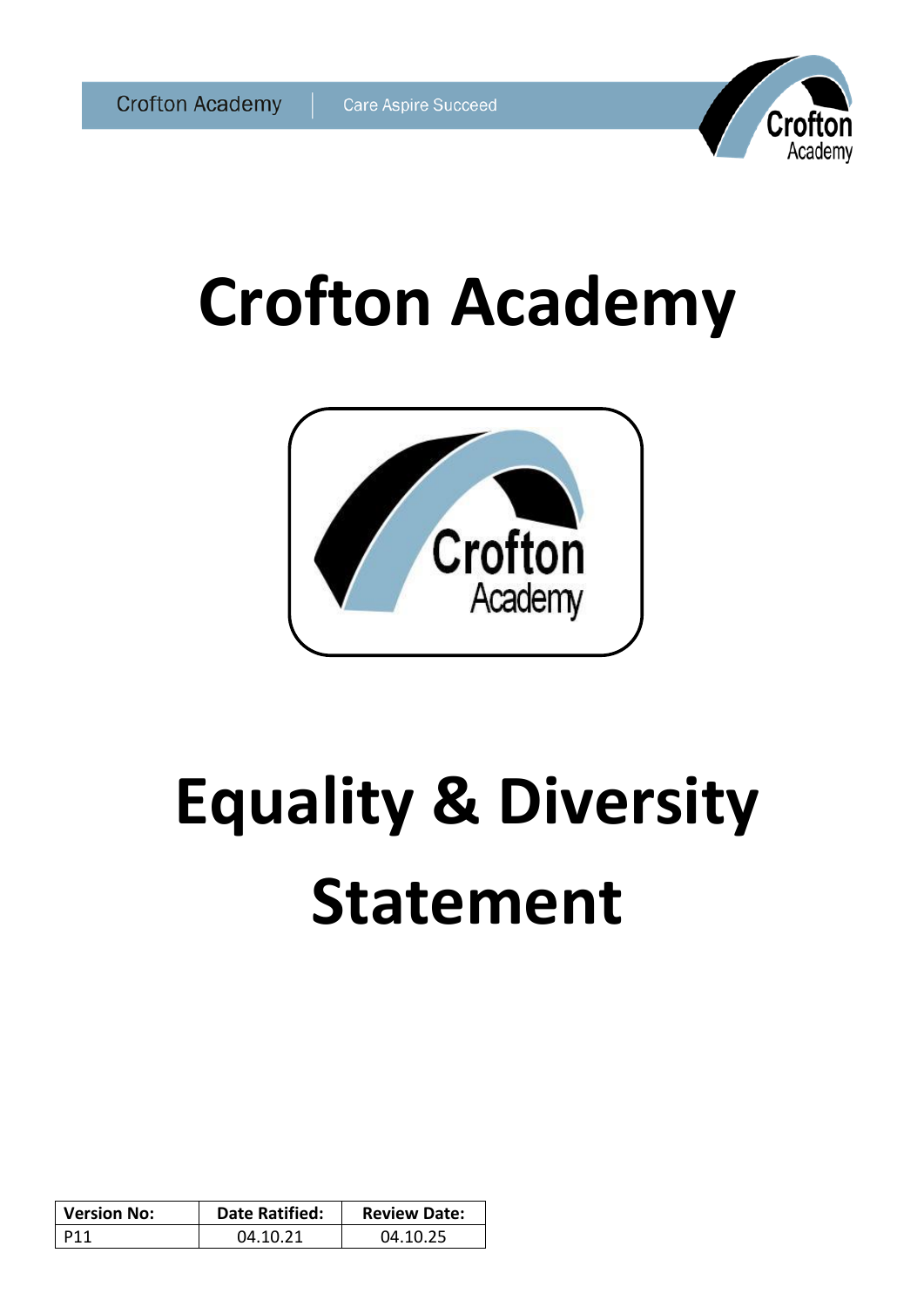

### **1. Legislation**

- 1.1 The Equality Act 2010 ("the Act") provides a modern, single legal framework with three broad duties:
	- Eliminate discrimination;
	- Advance equality of opportunity; and
	- Foster good relations.
- 1.2 The academy fully understands the principle of the Act and the work needed to ensure that those with protected characteristics are not discriminated against and are given equality of opportunity.

A protected characteristic under the act covers the groups listed below:

- Age;
- Disability;
- Race, colour, nationality, ethnic or national origin;
- Sex (including transgender);
- Gender reassignment;
- Maternity and pregnancy;
- Religion and belief;
- Sexual orientation; and
- Marriage and civil partnership (for employees).
- 1.3 In order to meet our general duties, listed above, the law requires us to do some specific duties to demonstrate how we meet the general duties.

These are to:

- Publish equality information to demonstrate compliance with the general duty across its functions We will not publish any information that can specifically identify any child.
- Prepare and publish equality objectives to do this we will collect data related to the protected characteristics above and analyse this data to determine our focus for our equality objectives. The data will be assessed across our core provisions as an academy. This will include the following functions:

o Admissions;

- o Attendance;
- o Attainment;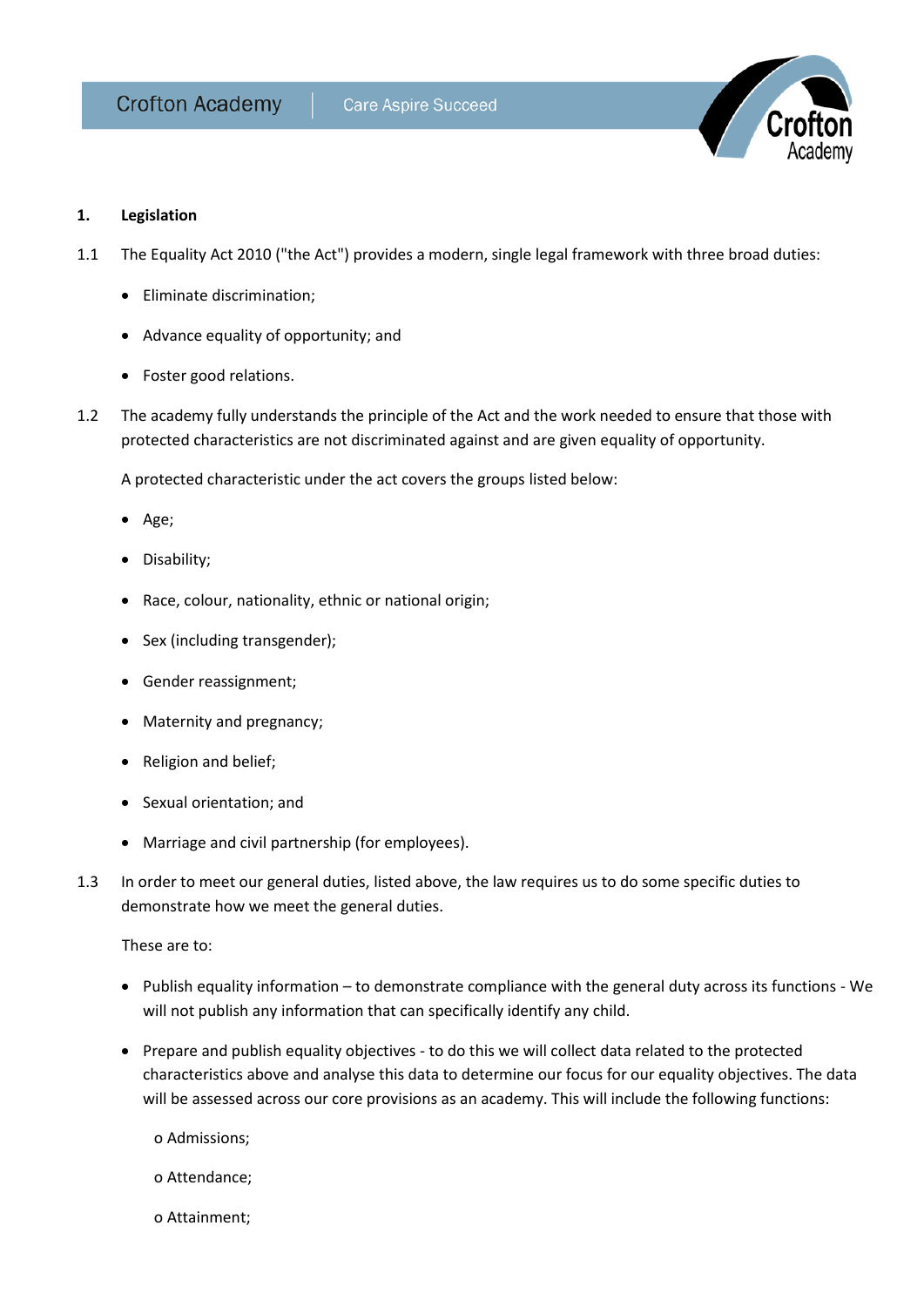

o Exclusions; and

o Prejudice related incidents.

1.4 Our objectives will detail how we will ensure equality is applied to the services listed above however; where we find evidence that other functions have a significant impact on any particular group we will include work in this area.

We recognise that these duties reflect international human rights standards as expressed in the UN Convention on the Rights of the Child, the UN Convention on the Rights of People with Disabilities, and the Human Rights Act 1998.

### **2. The Policy**

2.1 The academy's Equality Information and Objectives Policy draws together all previous equality legislation and details how the academy is fulfilling the requirements of the Act.

### **3. Our Ethos**

This is a place where:

- No learner is left behind;
- Talent is nurtured;
- Pupils are encouraged to strive for excellence;
- Education challenges and creates excellent life opportunities;
- Pupils will be given the skills they need to thrive and grow into responsible citizens;
- We will educate our children about equality and diversity and where we pledge to meet the needs of all our individuals;
- Everyone is encouraged to be part of and contribute to the community; and
- Encourage everyone to make safe and healthy life choices.

# **4. Addressing Prejudice Related Incidents**

4.1 The academy is opposed to all forms of prejudice. We provide both our pupils and staff with an awareness of the impact of prejudice in order to prevent any incidents. If incidents still occur, we address them immediately and where appropriate report them to the Local Authority using their guidance material.

# **5. Equality Objectives**

5.1 In achieving compliancy with the Act, objectives are set annually. Based on thorough self-evaluation, detailed below are the academy's current set of overriding objectives.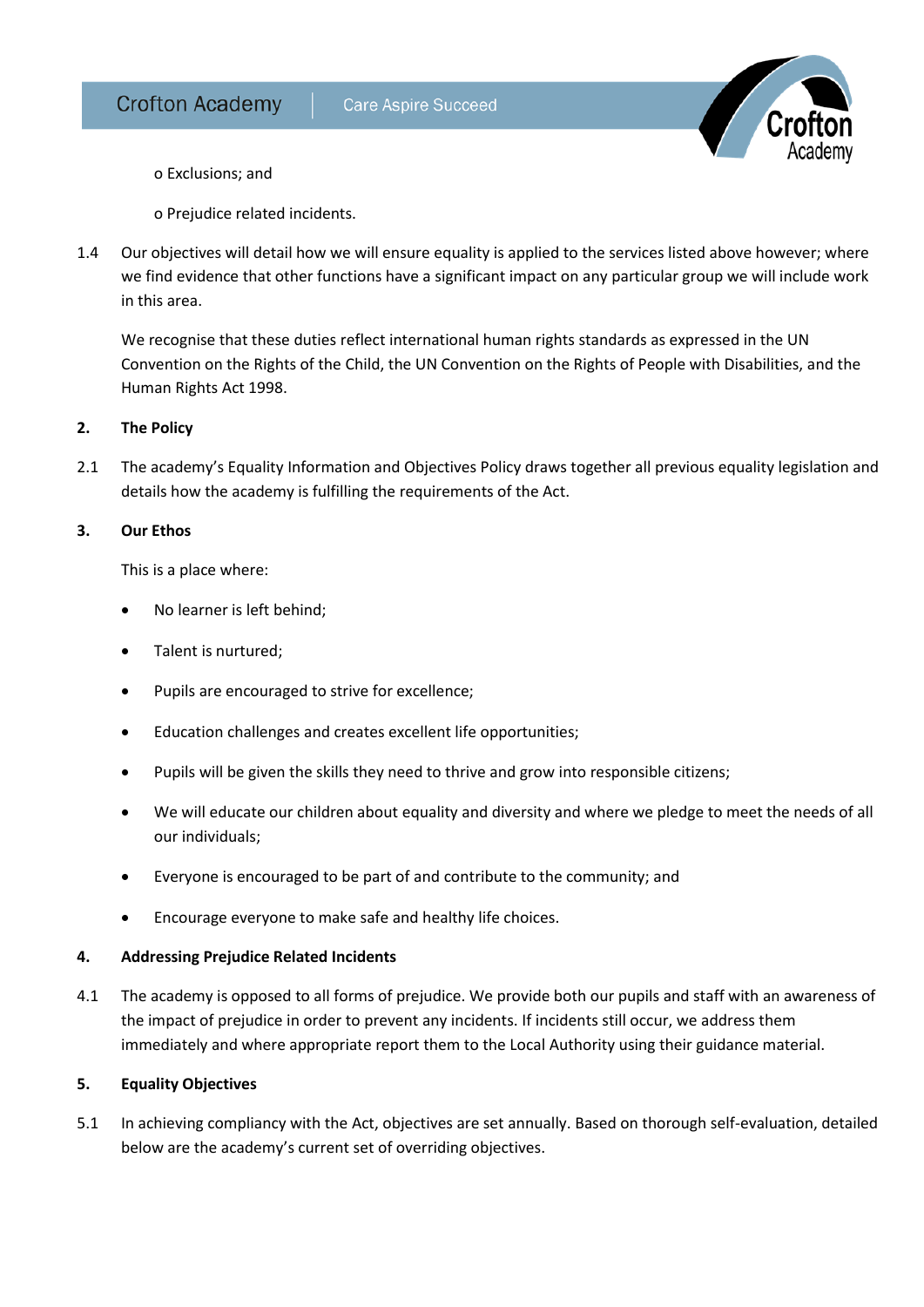**Crofton Academy** 



| <b>Objective Group</b>      | Objective                                                                                                                                                                                                                                                                                            |
|-----------------------------|------------------------------------------------------------------------------------------------------------------------------------------------------------------------------------------------------------------------------------------------------------------------------------------------------|
| Pupil Achievement           | To narrow the gap between boys and girls achievement in<br>٠<br>English.<br>To continue to narrow the gap between disadvantaged and<br>$\bullet$<br>non-disadvantaged pupils.<br>• Ensure that all pupils are able to participate in a full<br>$\bullet$<br>range of extra-curricular opportunities. |
| <b>Behaviour and Safety</b> | Further diminish the in school gap in attendance for key<br>$\bullet$<br>groups, in particular EHCP and SEN support<br>Work with educational Psychologist and SEN team to<br>$\bullet$<br>further reduce exclusions.                                                                                 |
| Teaching                    | Continue to promote an understanding of the wider world<br>٠<br>and British values through promotion/tracking &<br>monitoring of SMSC in lessons.                                                                                                                                                    |
| Leadership and Management   | To ensure that systems are in place to adequately monitor<br>٠<br>and evaluate the impact of interventions by sub group.                                                                                                                                                                             |

- 5.2 The academy will make reasonable adjustments to meet the needs of disabled pupils and implement an accessibility plan.
- 5.3 The academy's leaders accept and welcome their responsibility to have due regard in decision-making and actions to the possible implications for pupils with particular protected characteristics. They will consider equality implications before and at the time that they develop policy and take decisions.

### **6. Responsibility**

- 6.1 We believe that promoting equality is the whole academy's responsibility.
- 6.2 How does the academy eliminate discrimination and other conduct that is prohibited by the Act, advance equality of opportunity between people who share a protected characteristic and people who do not share it, and foster good relations between people who share a protected characteristic and people who do not share it?

The academy does this by measures that include:

- (a) For pupils implementation of policies on equal opportunities (including race and gender equality, special needs, behaviour and ant-bullying);
- (b) For staff implementation of policies on equal opportunities, recruitment and selection, pay and antiharassment policy;
- (c) PSHCE, SRE, RE and other elements within the curriculum that promote friendship and understanding about cultures and lifestyles;
- (d) Employing specialist staff to support pupils with special needs or disabilities, and implementing the academy's disability access plan;
- (e) Monitoring of welfare, with intervention and support where required;
- (f) Taking steps to meet the particular needs of pupils or staff that have a particular characteristic.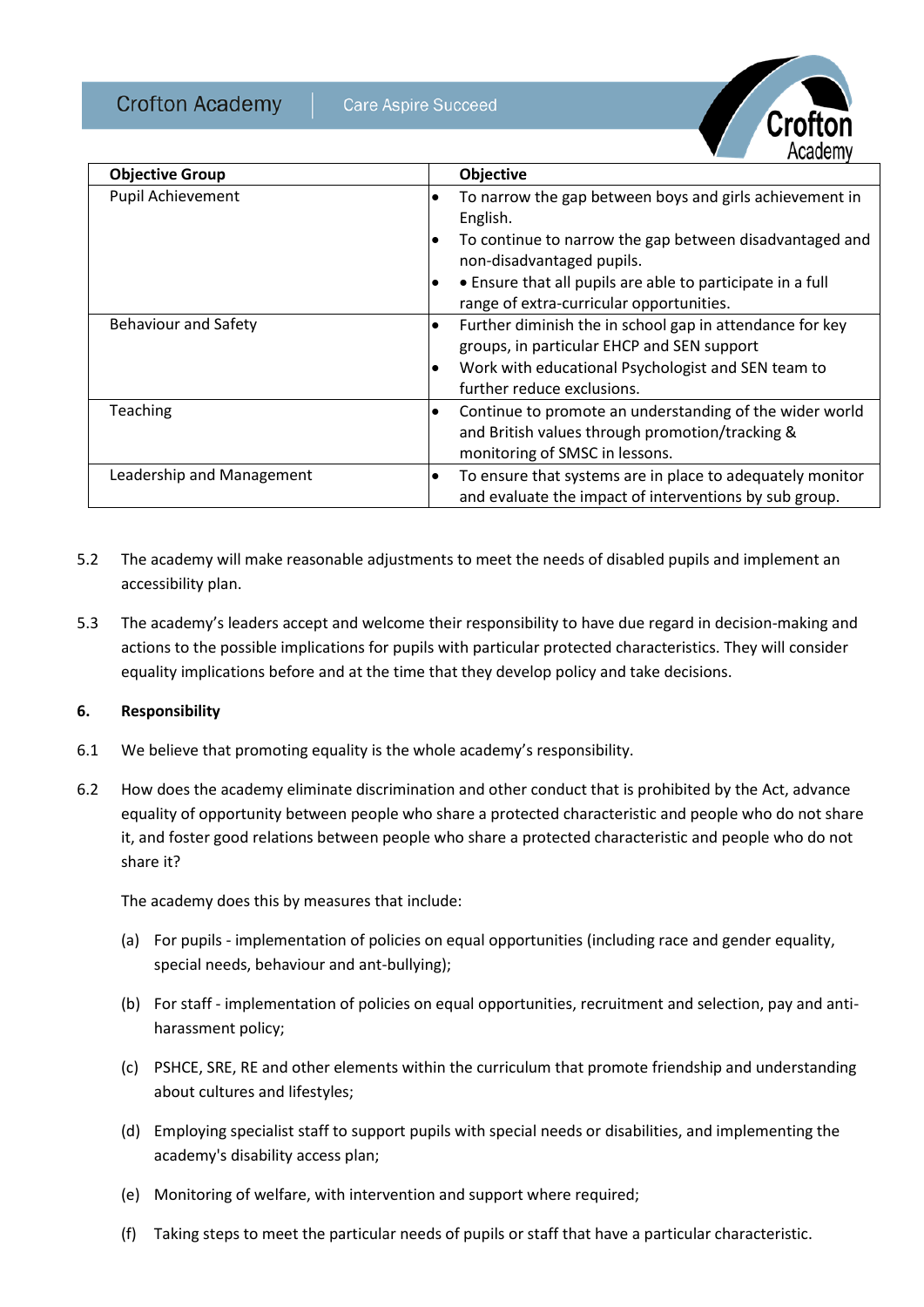**Crofton Academy** 



| <b>School Community</b>        |           | <b>Responsibility</b>                                                                                                                                                                                        |
|--------------------------------|-----------|--------------------------------------------------------------------------------------------------------------------------------------------------------------------------------------------------------------|
| Governing Body of the Academy  | $\bullet$ | Involving and engaging the whole academy community in<br>identifying and understanding equality barriers and in the<br>setting of objectives to address these.                                               |
| Headteacher                    | $\bullet$ | As above including:                                                                                                                                                                                          |
|                                | $\bullet$ | Promoting key messages to staff, parents and pupils about<br>equality and what is expected of them and can be<br>expected from the academy in carrying out its day to day<br>duties.                         |
|                                |           | Ensure that staff have appropriate skills to deliver equality,<br>including pupil awareness. Ensure that all staff are aware<br>of their responsibility to record and report prejudice<br>related incidents. |
| Senior Leadership              | $\bullet$ | To support the Headteacher as above.                                                                                                                                                                         |
|                                | $\bullet$ | Ensure fair treatment and access to services and                                                                                                                                                             |
|                                |           | opportunities. Ensure that all staff are aware of their                                                                                                                                                      |
|                                |           | responsibility to record and report prejudice related                                                                                                                                                        |
|                                |           | incidents                                                                                                                                                                                                    |
| <b>Teaching Staff</b>          | ٠         | Help in delivering the right outcomes for pupils.                                                                                                                                                            |
|                                | $\bullet$ | Uphold the commitment made to pupils and                                                                                                                                                                     |
|                                | $\bullet$ | parents/carers on how they can be expected to be treated.<br>Design and deliver an inclusive curriculum                                                                                                      |
|                                | $\bullet$ | Ensure that you are aware of your responsibility to record                                                                                                                                                   |
|                                |           | and report prejudice related incidents.                                                                                                                                                                      |
| <b>Support Staff</b>           | $\bullet$ | Support the academy and the governing body in delivering                                                                                                                                                     |
|                                |           | a fair and equitable service to all stakeholders.                                                                                                                                                            |
|                                | ٠         | Uphold the commitment made by the Headteacher on how                                                                                                                                                         |
|                                |           | pupils and parents/carers can be expected to be treated.                                                                                                                                                     |
|                                | $\bullet$ | Support colleagues within the academy's community.                                                                                                                                                           |
|                                | $\bullet$ | Ensure that you are aware of your responsibility to record                                                                                                                                                   |
|                                |           | and report prejudice related incidents.                                                                                                                                                                      |
| Parents                        | $\bullet$ | Take an active part in identifying barriers for the academy's                                                                                                                                                |
|                                |           | community and in informing the governing body of actions<br>that can be taken to eradicate these.                                                                                                            |
|                                | $\bullet$ | Take an active role in supporting and challenging the                                                                                                                                                        |
|                                |           | school to achieve the commitment given to the academy's                                                                                                                                                      |
|                                |           | community in tackling inequality and achieving equality of                                                                                                                                                   |
|                                |           | opportunity for all.                                                                                                                                                                                         |
| Pupils                         | $\bullet$ | Supporting the academy to achieve the commitment made                                                                                                                                                        |
|                                |           | to tackling inequality.                                                                                                                                                                                      |
|                                | $\bullet$ | Uphold the commitment made by the Headteacher on how                                                                                                                                                         |
|                                |           | pupils and parents/carers, staff and the wider community                                                                                                                                                     |
|                                |           | can be expected to be treated.                                                                                                                                                                               |
| <b>Local Community Members</b> | $\bullet$ | Take an active part in identifying barriers for the                                                                                                                                                          |
|                                |           | academy's community and in informing the governing<br>body of actions that can be taken to eradicate these                                                                                                   |
|                                | $\bullet$ | Take an active role in supporting and challenging the                                                                                                                                                        |
|                                |           | academy to achieve the commitment made to the                                                                                                                                                                |
|                                |           | community in tackling inequality and achieving equality of                                                                                                                                                   |
|                                |           | opportunity for all.                                                                                                                                                                                         |
|                                |           |                                                                                                                                                                                                              |